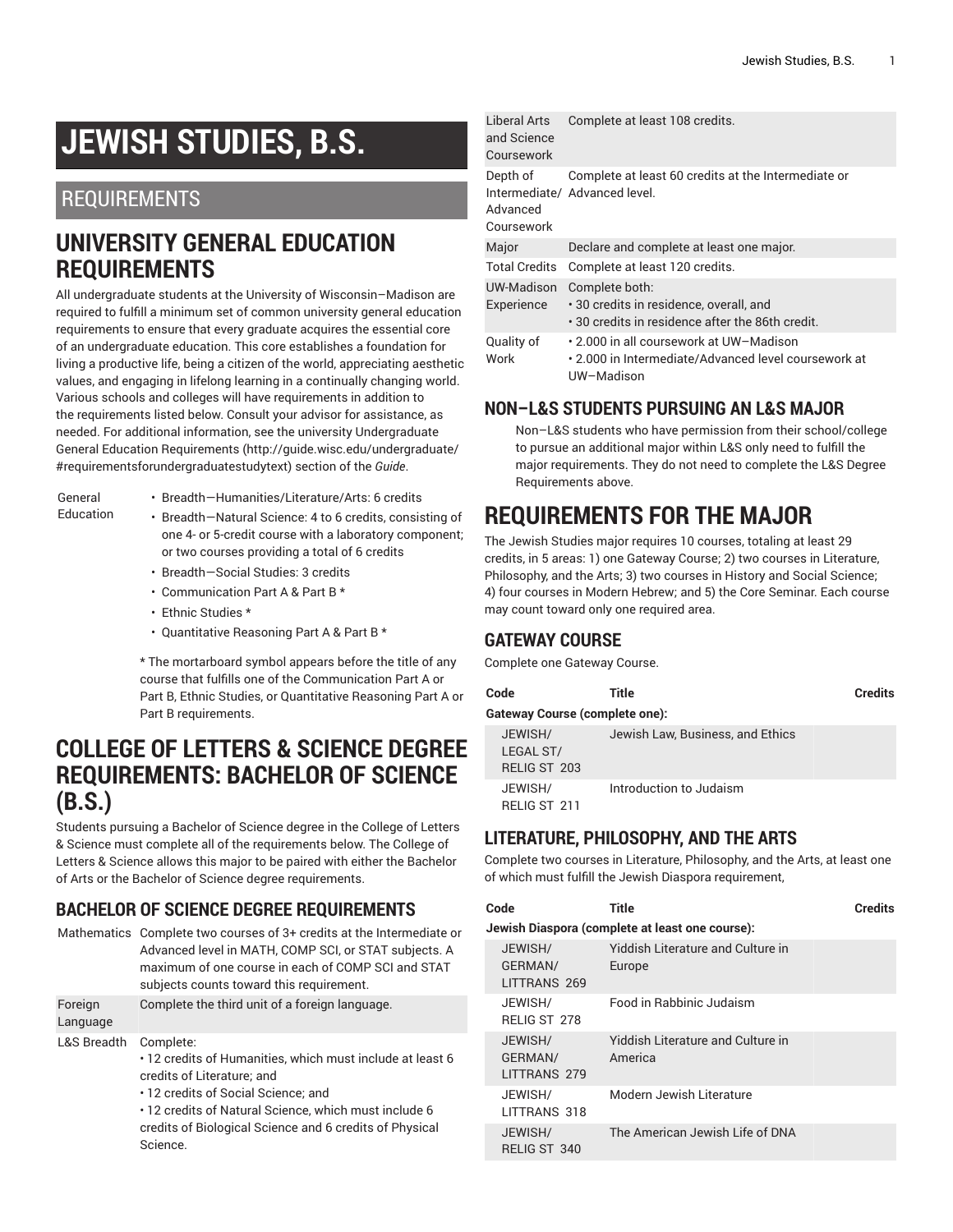| JEWISH/<br><b>ENGL 370</b>      | Jewish Humor                                                   | JEWISH/HEBR-<br><b>BIB 513</b>       | <b>Biblical Texts, Poetry</b>                                         |  |
|---------------------------------|----------------------------------------------------------------|--------------------------------------|-----------------------------------------------------------------------|--|
| JEWISH/PHILOS/<br>RELIG ST 435  | Jewish Philosophy from Antiquity to<br>the Seventeenth Century | JEWISH/HEBR-<br><b>BIB 514</b>       | <b>Biblical Texts, Poetry</b>                                         |  |
| JEWISH 450                      | Undegraduate Seminar in Judaism                                | JEWISH 533                           |                                                                       |  |
| JEWISH/                         | and the Arts<br>German-Jewish Culture Since the                | JEWISH 534                           | Readings in Contemporary Hebrew<br>Literature                         |  |
| GERMAN 510<br>JEWISH/           | 18th Century<br>Jewish Literatures in Diaspora                 | JEWISH 630                           | Advanced Topics in Jewish<br>Literature                               |  |
| <b>ENGL 539</b>                 |                                                                | JEWISH 632                           | Advanced Topics in Jewish                                             |  |
| JEWISH/<br><b>ENGL 593</b>      | Literature of Jewish Identity in<br>America                    |                                      | Philosophy and the Arts                                               |  |
|                                 | Complete any additional Diaspora course from the list          | <b>HISTORY AND SOCIAL SCIENCE</b>    |                                                                       |  |
| above, or any of the following: |                                                                |                                      | Complete two courses in History and Social Science, at least one of   |  |
| JEWISH/                         | Introduction to Biblical Literature (in                        |                                      | which must fulfill the Jews in America requirement.                   |  |
| CLASSICS/<br>LITTRANS/          | English)                                                       | Code                                 | <b>Title</b><br><b>Credits</b>                                        |  |
| RELIG ST 227                    |                                                                |                                      | Jews in America (complete at least one course):                       |  |
| JEWISH 230                      | Elementary Topics in Jewish                                    | JEWISH/                              | Jews and American Pop. Culture                                        |  |
|                                 | Literature                                                     | HISTORY 213                          |                                                                       |  |
| JEWISH 232                      | Elementary Topics in Jewish<br>Philosophy and the Arts         | JEWISH/<br>HISTORY 219               | The American Jewish Experience:<br>From Shtetl to Suburb              |  |
| JEWISH 236                      | <b>Bascom Course</b>                                           | JEWISH/                              | The American Jewish Life of DNA                                       |  |
| JEWISH/HEBR-                    | Introduction to Hebrew Literature                              | RELIG ST 340                         |                                                                       |  |
| <b>MOD 301</b>                  |                                                                | list above, or any of the following: | Complete any additional Jews in America course from the               |  |
| JEWISH/HEBR-<br><b>MOD 302</b>  | Introduction to Hebrew Literature                              | JEWISH/<br>HISTORY 220               | Introduction to Modern Jewish<br>History                              |  |
| JEWISH/<br>LITTRANS/            | Classical Rabbinic Literature in<br>Translation                | JEWISH 231                           | Elementary Topics in Jewish                                           |  |
| RELIG ST 328                    |                                                                |                                      | History                                                               |  |
| JEWISH/<br>CLASSICS/HEBR-       | Prophets of the Bible                                          | JEWISH 233                           | <b>Elementary Topics in Jewish</b><br><b>Studies: Social Sciences</b> |  |
| BIB/LITTRANS/<br>RELIG ST 332   |                                                                | JEWISH/<br>CLASSICS 241              | Introduction to Biblical Archaeology                                  |  |
| JEWISH/                         | King David in History and Tradition                            | JEWISH/                              | Food in Rabbinic Judaism                                              |  |
| CLASSICS/<br>RELIG ST 335       |                                                                | RELIG ST 278<br>JEWISH/              | The Holocaust                                                         |  |
| JEWISH 343                      |                                                                | HISTORY 310                          |                                                                       |  |
| JEWISH/<br>CLASSICS/            | Jewish Literature of the Greco-<br>Roman Period                | JEWISH/ILS/<br>SOC 423               | Modern Jewish Thought                                                 |  |
| RELIG ST 346                    |                                                                | JEWISH 431                           | Intermediate Topics in Jewish                                         |  |
| JEWISH 356                      | Jerusalem, Holy City of Conflict and                           |                                      | History                                                               |  |
|                                 | <b>Desire</b>                                                  | JEWISH 433                           | Intermediate Topics in Jewish                                         |  |
| JEWISH/<br>LITTRANS 367         | <b>Israeli Fiction in Translation</b>                          |                                      | <b>Studies: Social Sciences</b>                                       |  |
| JEWISH/HEBR-                    | Topics in Modern Hebrew / Israeli                              | JEWISH/<br>CLASSICS 451              | <b>Biblical Archaeology</b>                                           |  |
| MOD 401                         | Literature and Culture I                                       | JEWISH 452                           |                                                                       |  |
| JEWISH/HEBR-                    | Topics in Modern Hebrew / Israeli                              | JEWISH/                              | Anti-Semitism in European Culture,                                    |  |
| <b>MOD 402</b>                  | Literature and Culture II                                      | HISTORY 518                          | 1700-1945                                                             |  |
| JEWISH 416                      |                                                                | JEWISH 631                           | Advanced Topics in Jewish History                                     |  |
| JEWISH 430                      | Intermediate Topics in Jewish<br>Literature                    | JEWISH 633                           | Advanced Topics in Jewish Studies:<br>Social Sciences                 |  |
| JEWISH 432                      | Intermediate Topics in Jewish<br>Philosophy and the Arts       | JEWISH 665                           |                                                                       |  |
| JEWISH/                         | Moral Philosophy and the                                       | <b>MODERN HEBREW</b>                 |                                                                       |  |
| PHILOS 442                      | Holocaust                                                      |                                      | Complete four courses in Modern Hebrew at appropriate level.          |  |
| JEWISH 448                      |                                                                |                                      |                                                                       |  |